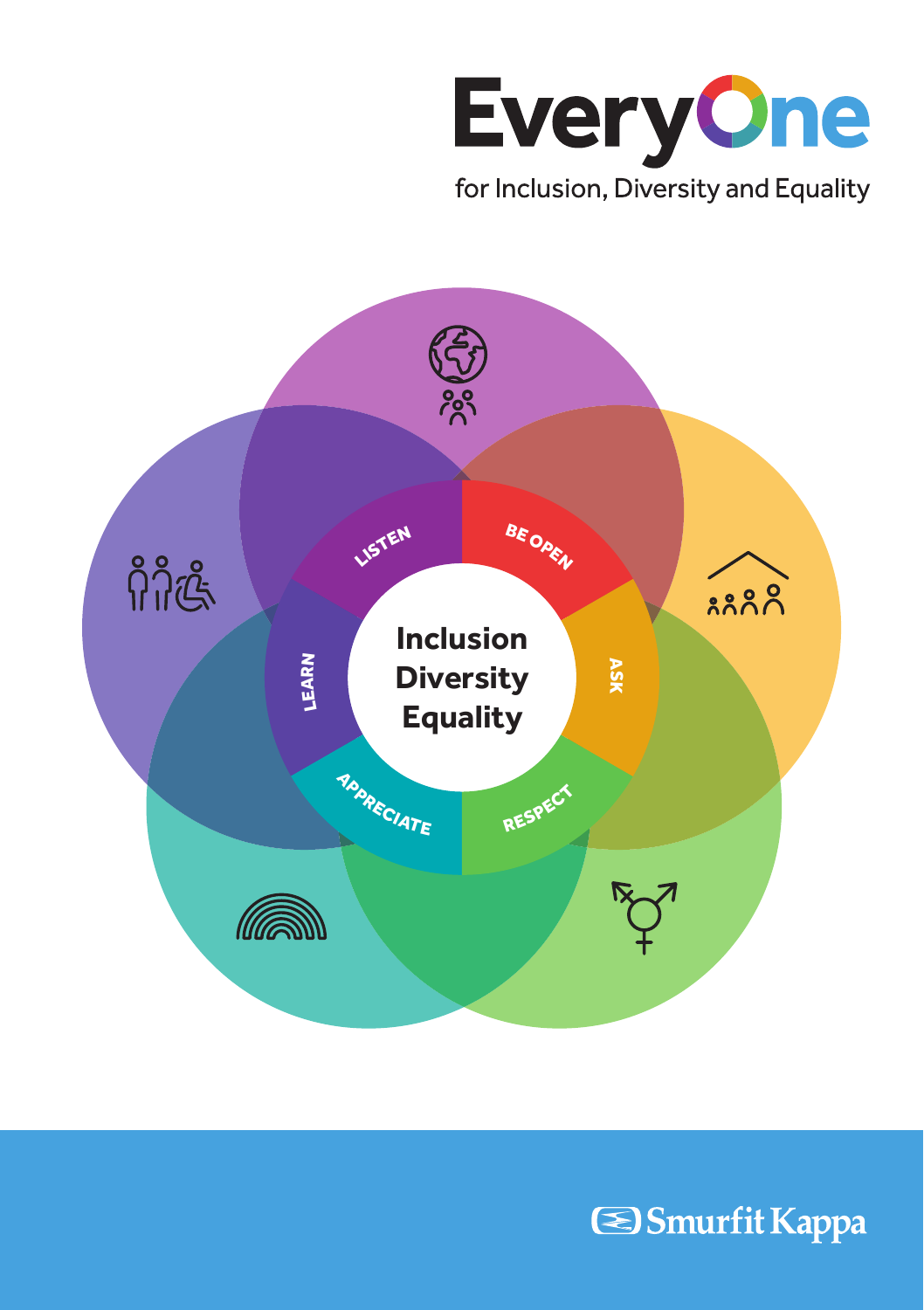**EveryOne** means all of us, every single person who makes up Smurfit Kappa. Each one of us with something unique to give and with hidden talents to offer.

**EveryOne** is our Inclusion, Diversity and Equality Programme, which strives to ensure that each one of us feels included, supported and respected in our daily work.

**EveryOne** asks that we offer equal respect, support and opportunities to each other, in a safe environment, where we can challenge our assumptions, celebrate our differences and keep our minds open every day. We believe that providing this culture will result in a truly inclusive work environment where each and every one of our employees feels a sense of belonging.

We have evolved our **EveryOne** programme to initially focus on five communities: Disability, Family & Age, Gender, LGBTQ+ & Allies and Origin, Race & Ethnicity. To support the delivery of our **EveryOne** ambitions under these five communities we have created an **EveryOne** Council, which will be led by our Group CEO as the Group Executive Sponsor.

The Council will comprise executive sponsors, at Group Executive Committee level, regional community champions, at senior management level, and a global ally network. The Council will be further supported by the Group VP of HR as the Chair and the Group **EveryOne** Lead.

Together we will deliver on our **EveryOne** ambitions and continue to create an inclusive, supportive and respectful work environment at Smurfit Kappa.

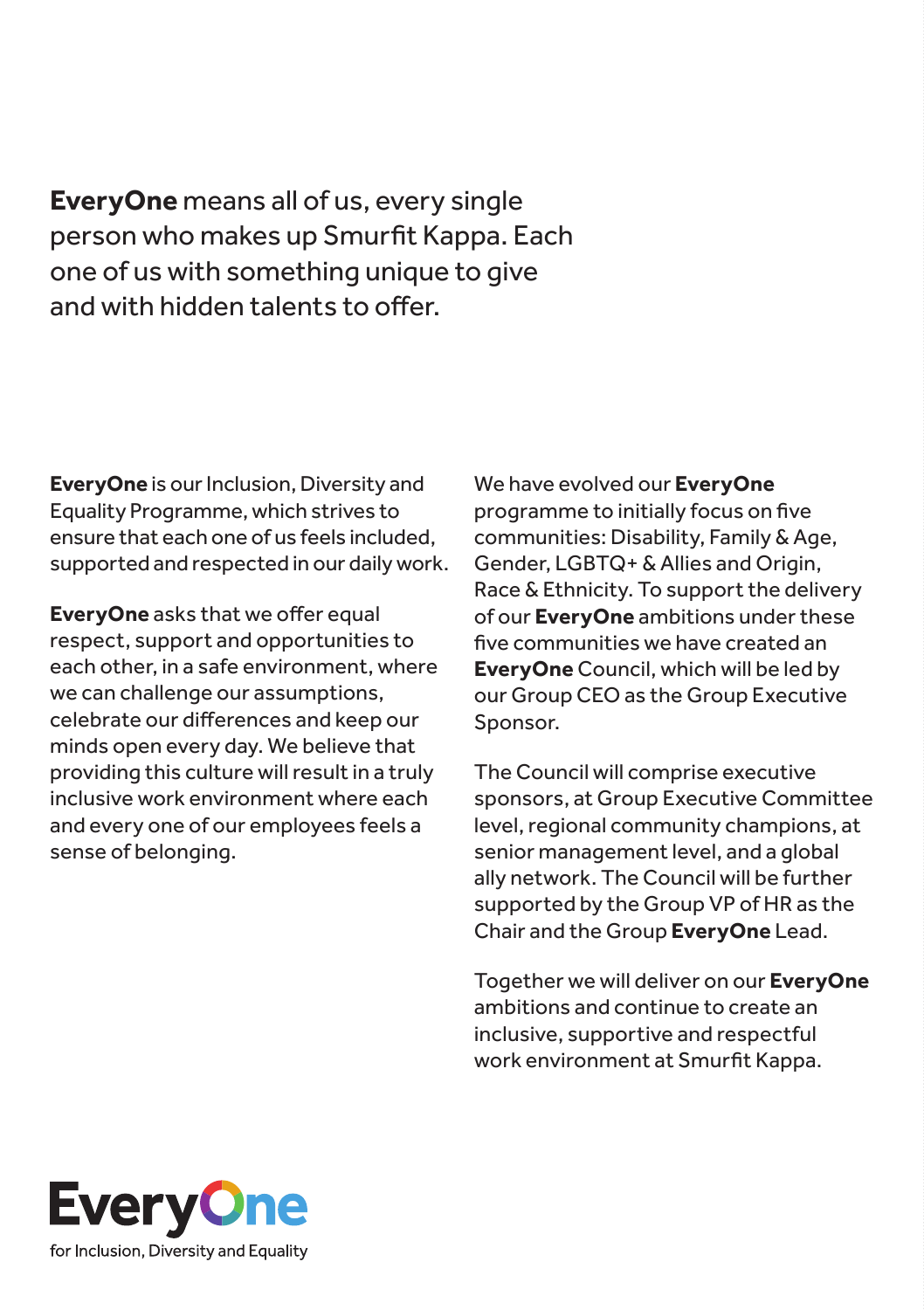# **Our EveryOne Behaviours**

A truly inclusive work environment can only exist if we all act in a genuinely inclusive manner. Smurfit Kappa has defined six key behaviours to promote inclusion in our daily interactions with colleagues.



## **Be Open**

Open yourself up to different people, cultures, traditions, beliefs and ways of life.

## **Appreciate**

Appreciate and value your colleagues for who they are. Show them the same respect and acceptance that you expect to be shown to you.

## **Ask**

Ask yourself "what personal biases am I holding?" Challenge your biases by asking your colleagues to share their different opinions and perspectives.

## **Learn**

Learn and grow through questioning, reflecting and sharing views with your colleagues, embracing their knowledge.

## **Respect**

Respect everyone for what each person brings to the organisation, cultivating an environment where we all feel we truly belong.

## **Listen**

Listen to your colleagues who are different to you. Hear their stories and value their lived experiences.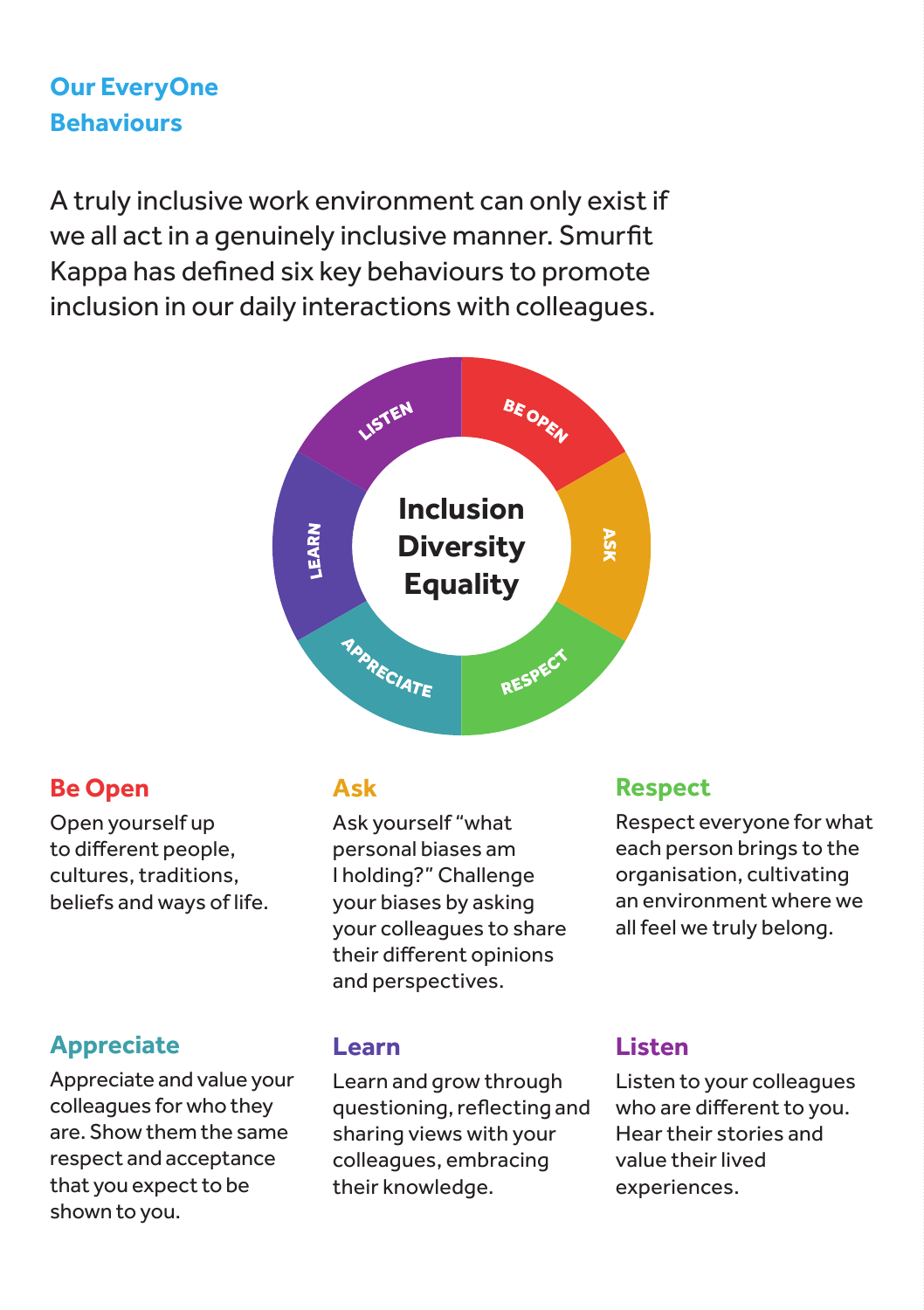# **Our EveryOne Communities**

Here are the ambitions of each of the communities our evolved **EveryOne**  programme is focusing on:



## **Disability**

Evolve into an accessible, inclusive organisation, which values and supports **EveryOne** who has a disability whether visible or invisible.



# **Family & Age**

Recognise all forms of family and appreciate **EveryOne**'s lived experience from young to old.



## **Gender**

Value all genders in the workplace and give **EveryOne** equal opportunities to progress and succeed.



# **& Ethnicity**

Promote an equal workplace for **EveryOne** – people of all origins, races and ethnicities – by mirroring the diversity of the communities in which we operate.



# **LGBTQ+ & Allies**

Create a global workforce where all people are equal and where **EveryOne** can belong and thrive regardless of their sexual orientation, gender **Origin, Race** identity or expression.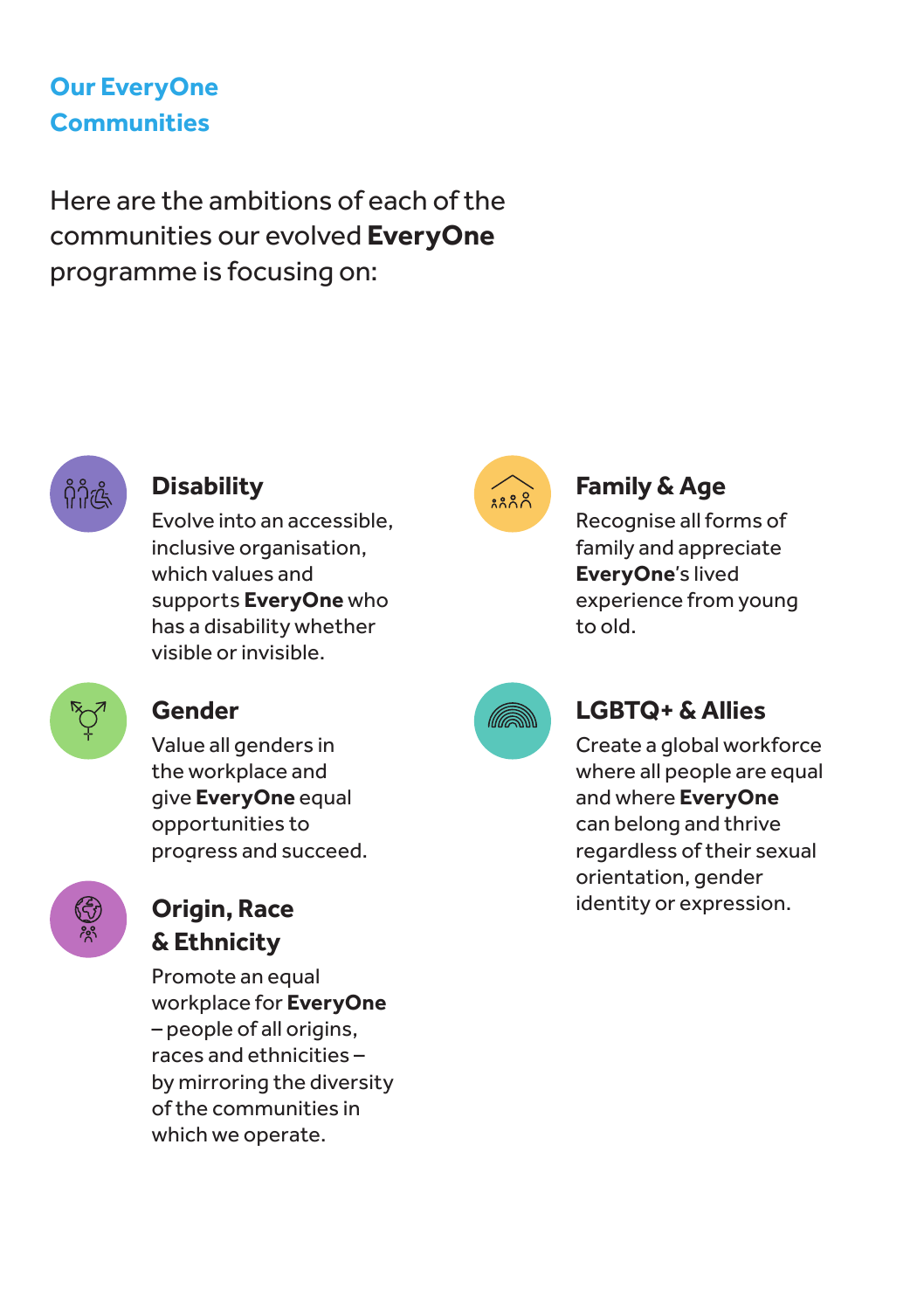## **Our EveryOne Framework**



#### **Inclusion**

Inclusion for Smurfit Kappa means providing a truly safe, inclusive environment where we all feel a sense of belonging and encouraged to be our authentic selves at work each day.

#### **Diversity**

Diversity for Smurfit Kappa means appreciating and celebrating the diversity of our cultures, traditions, beliefs, ways of living and seeing the world and encouraging each other to share our different views and perspectives so we can learn from each other's lived experiences.

## **Equality**

Equality for Smurfit Kappa means offering equal respect, support and opportunities to each other regardless of our ability, age, faith, gender, race, who we choose to love or identify as.